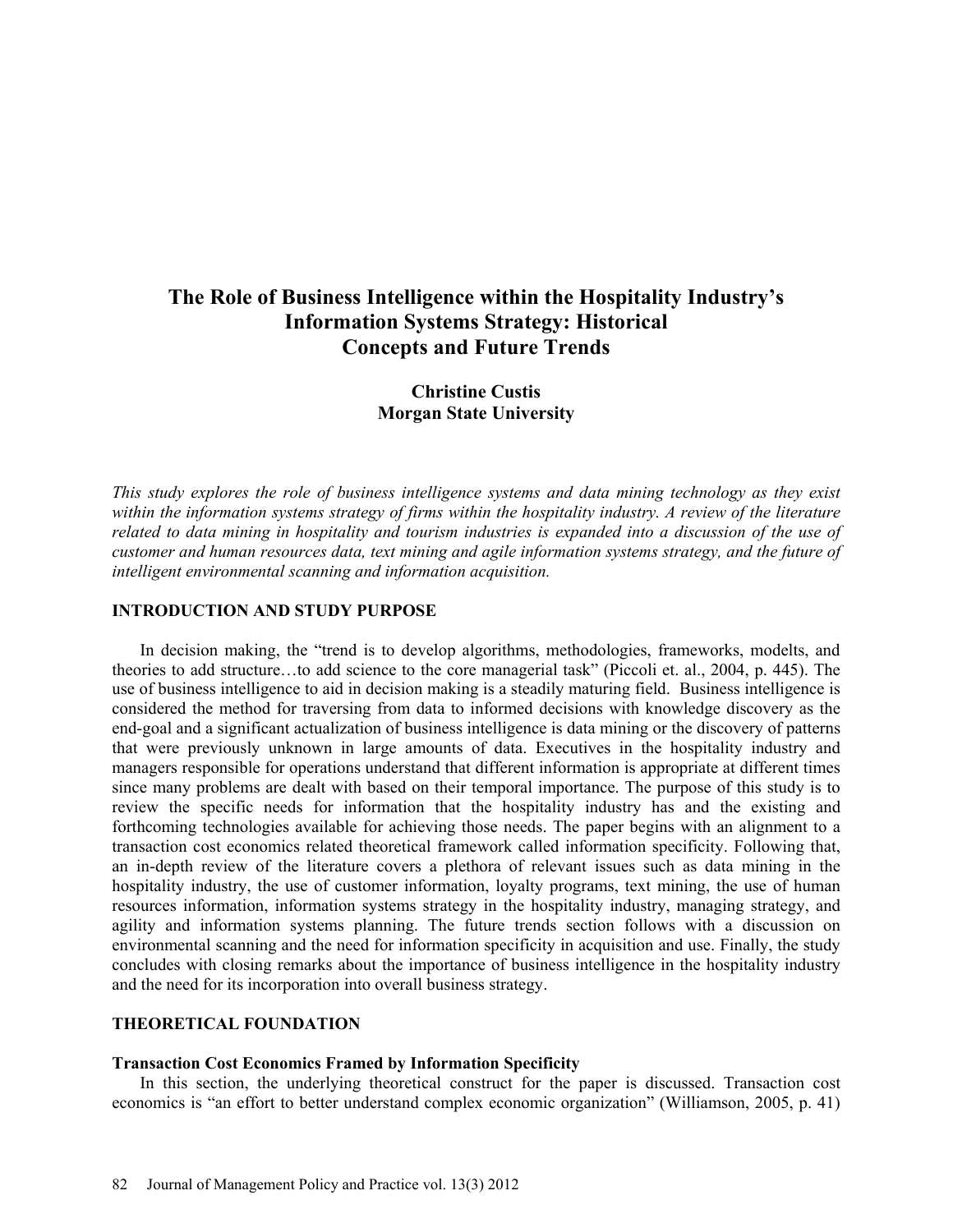and it has been defined as a collection of appropriate governance structures used to conduct transactions. These structures are produced internally or are externally outsourced based on whether or not the production choice will minimize the sum of production and transaction costs. Information specificity, as an outgrowth of the transaction cost economics theory, is the theoretical foundation of this study and states that a firm's information acquisition choices are based on the specificity of the desired information (Choudhury and Sampler, 1997). If we view information as an asset of the firm, we can then determine the value of this asset based on its ability to affect decisions and contribute to competitive advantage. The way hotel firms and other hospitality industry business acquire and use information will be directly affected by their desired utility for that information.

## **LITERATURE REVIEW: DATA MINING IN THE HOSPITALITY INDUSTRY**

#### **Utilizing Customer Information**

In this section of the literature review, academic literature has been explored and information related to data mining, business intelligence, and the collection and use of customer information is discussed. For many years, hotel firms have utilized data mining technology and business intelligence systems in an effort to better know their guests. The firms have endeavored to formulate marketing strategies to reach new and existing customers and to develop plans to maximize profits via the use of valuable data in their repositories. Consumer data is often made available through centralized reservation systems and property management systems and, once gathered by the hotel, can be organized and integrated so that important variables and relationships can be identified (Magnini et. al., 2003). Hotel firms often gather "guest history data, including such information as guest preferences and personal information. Information of this nature is imperative in the provision of personalized service" (Lee et. al., 2003, p. 428). Of the data gathered by hospitality firms, the invariant competitive intelligence is the category of data that remains the same (like room size) while the variant data is frequently updated (like promotions and rates) (Lau and Lee, 2005). Data mining systems and business intelligence activities support customer relationship management efforts in which the firm creates and manages relationships with customers more effectively leading to loyalty, retention, and profitability (Ngai, 2005). Customer relationship management is considered a comprehensive set of strategies used to manage relationships with customers in a way that relates to the overall process of marketing, sales, service, and support within the firm. The activities are supported by information systems such as business intelligence. Retention rates are a subset of the service and support aspects of customer relationship management while direct interactions with customers fall into the category of sales and interfaces. Customer relationship management can be supported by software tools in both data mining and knowledge management.

Data mining aids in the identification of patterns which in turn contributes to the decision making process. In the hospitality field, managers need access to these technologies but must also know what data mining can do, how it works, and what value it contributes to their underlying business plans. Data mining tasks include classification, clustering, deviation, association, and forecasting (Magnini et. al., 2003). In the classification task, information from predictor variables is used to assign customers to segments or categories while in the clustering task a continued, more fine-grained sub-grouping occurs. Deviation activities uncover anomalies or diversions from the normal patterns while probabilistic rules are formed and connections and relationships are made within the association activity.

This process can be automated using statistical analysis tools with which the computer-based exploration of previously unchartered relationships is made more powerful. Some important distinctions between data mining and statistical modeling exist. Data mining is machine driven model building whereas statistical modeling is theory driven hypothesis testing. In data mining, the level of prior knowledge needed by the model designers can vary since the process is data driven and links are revealed by dependency hypothesis. In statistical modeling, the process is user driven and the researcher has a preconceived notion that often can result in a biased representation of the data. Statistical modeling is not as good for representing the complexity of the typical business environment since it assumes linear relationships between variables. In general, data mining can add tremendous value in the hospitality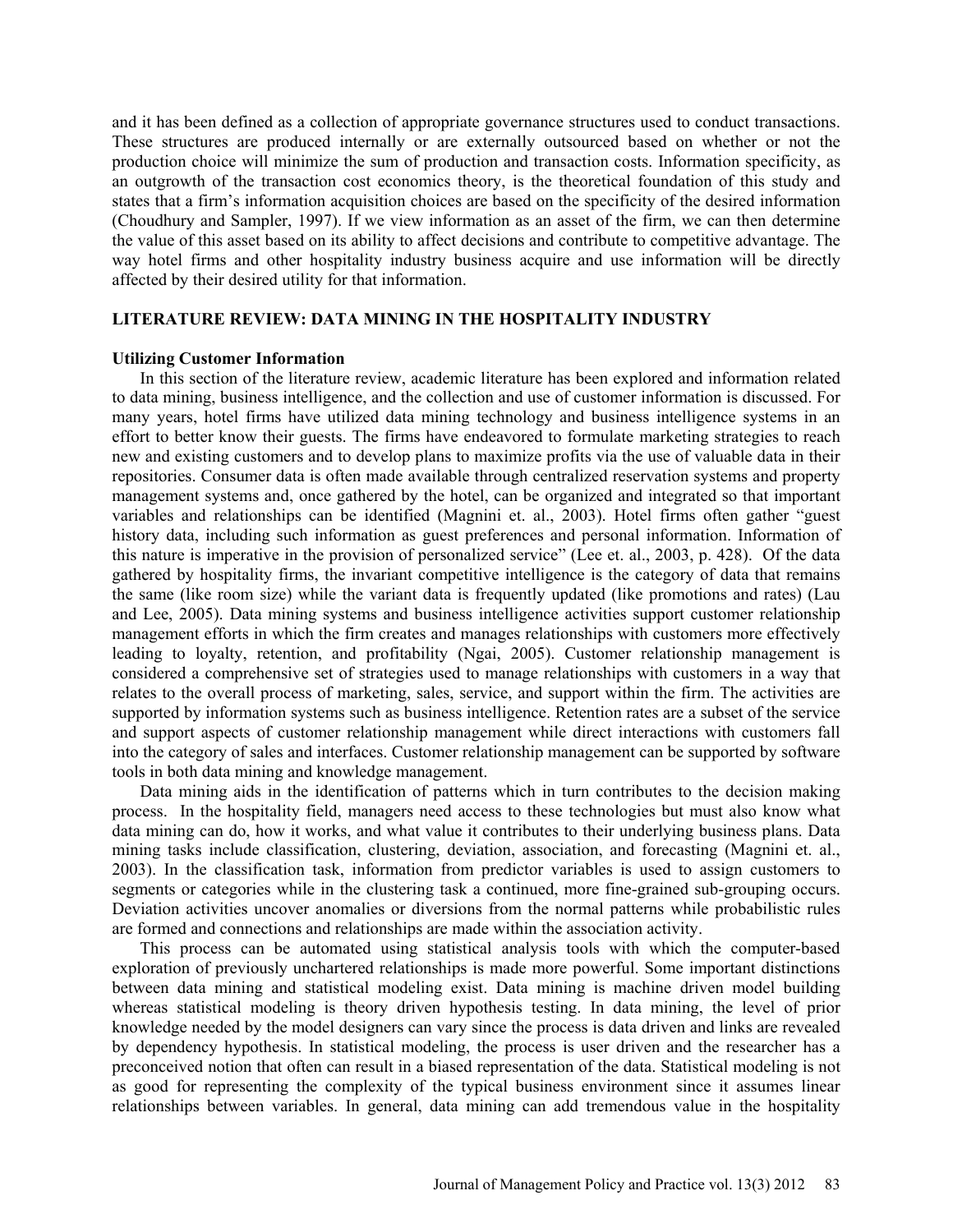industry since it is easier to spot trends, handle large and complex data sets, and to affect gains in performance and user friendliness. It is a useful technology at the managerial and operational level making data a core tool for managers in the hospitality industry. Ultimately, clear goals for the data to be captured and analyzed are developed and manifested in a data strategy. Good predictive models within the marketing applications of the hotel firm can help to properly segment the population.

A comprehensive package of data mining tools includes machine assisted aids that support human learning like case-based reasoning attributes, descriptive statistics, query tools, regression models, and visualization tools. The package also incorporates machine learning methods like association rules, decision trees, algorithms, and networks (Magnini et. al., 2003). In thoughtful combination, these tools can be used to predict customer behavior trends. In the hospitality industry, strong relationships are important and most managers recognize the difference in level of difficulty between building a new customer and maintaining and existing one. Some firms have boasted profitability in discontinuing the "chase" after uninterested demographics instead of blanketing a massive assortment of possible clients.

This same set of strategies has been utilized in the tourism industry of which hospitality is a subset. Tourism boasts a wide range of transportation, accommodation, food and beverage, support services, and travel distribution services. Tourism firms have been known to build databases of useful information from data published in guide books. Data mining technologies provide managers with information and insight and help businesses as a whole anticipate and behave proactively in their environments. In any data mining undertaking, it is important to understand the project objectives and requirements from a business perspective and then assess the situation and determine the data mining goals. Once this has been accomplished, the raw data can be collected, described, and attributed a level of quality. The final data set is then built and the attribute selection, data transformation, and data cleaning activities can take place. The data is selected, the model is built and tested against objectives, and the usefulness of possible results is determined. A report can then be generated and repeatable processes implemented and affected (Danubianu et. al., 2010). The architecture of the system automating many of these steps can allow for multi-user access while still maintaining tight controls over the privacy and security of the customer data. The architecture can be a single client server setup or can be replicated over a network for a distributed database effect. The distributed nature of the architecture should allow for a well-managed association rules engine so that there is an authoritative source of data and a global confidence in the data (Danubianu et. al., 2010). Multiple data sources would therefore be fragmented pieces of the distributed whole.

#### **Loyalty Programs**

In this section of the literature review, academic literature has been explored and information related to loyalty programs as a natural vehicle for collecting customer preference information is discussed. The effectiveness of such systems can lead to operations efficiency, room inventory control, yield management, and improvements in marketing and sales for the hotel firm. Additionally, a wealth of data about existing customers can be synthesized and mined to determine how best to manage loyalty programs. The loyalty programs are an active opportunity for the hotel firms to make partners out of their customers and to recognize the profitability of keeping existing customers. Loyalty has been defined as "a deeply held commitment to rebuy or repatronize a preferred product/service consistently in the future, thereby causing repetitive same-brand or same brand-set purchasing, despite situational influences and marketing efforts having the potential to cause switching behavior"(Oliver, 1999, p. 34). The loyalty measure is affected by other issues like satisfaction, quality service, brand image, service performance, customer recognition, pleasant experiences, and even flexible technology (Hashim et. al., 2006). A possible use of data mining and business intelligence methodologies within the hospitality industry could involve improvements in the development of surveys to capture customer data to measure the brand attitude (how they feel about the hotel firm in question) and the relative brand attitude (how they rank the hotel firm in question with others in its competitive class). Input from such exploratory research could yield insights into improving loyalty programs. Such loyalty rewards programs are not only a boost to the customer's perception of the hotel firm, but can also offer benefits directly to the operation of the firm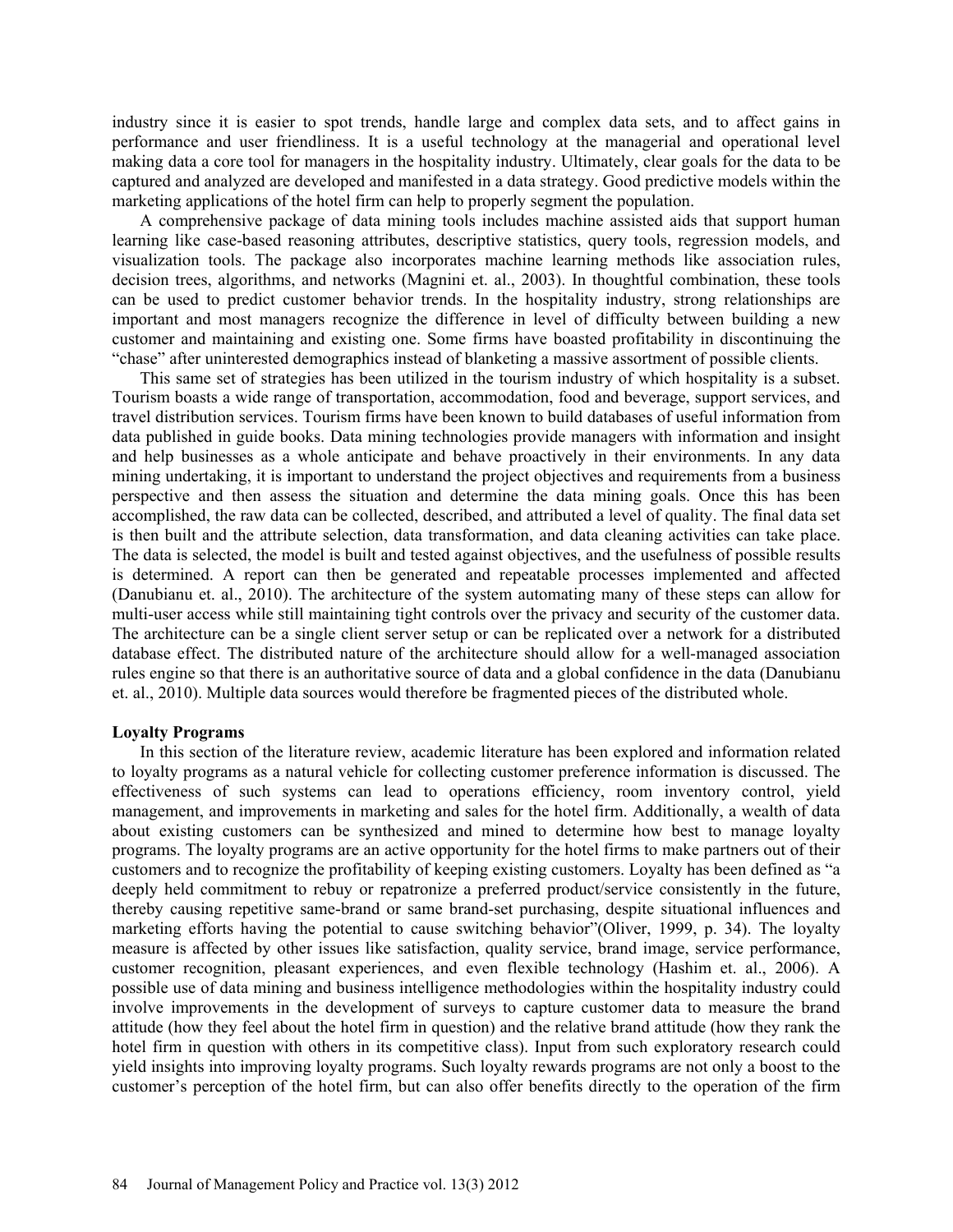since "reward programs add flexibility for firms to adjust their capacities to market demand and avoid intense price competition during the period of low demand" (Kim et. al., 2004, p. 515).

#### **Text Mining**

In this section of the literature review, academic literature has been explored and information related to mining unstructured text for the benefit of hospitality managers and hotel firm operations is discussed. Because accurate and timely competitor and customer intelligence enhances the hotel's effectiveness and customer's satisfaction, data mining should extend through to even the most granular format available including the text. In the past, "most of the unstructured data have been ignored because analysis by hand is prohibitively expensive." (Nasukawa And Nagano, 2001, p. 973). When including all such levels of data that is available to the hospitality practitioner, there is a lot to consider. Data mining can be used to extract meaningful patterns and to build predictive customer relationship management (CRM) models (Lau and Lee, 2005). Although it can be challenging to combine qualitative and quantitative data, both should be extracted from fragmented text and complete data sources and integrated into the business intelligence database. Text mining is a viable means for information management and it often allows the user to begin with a keyword search. It is beneficial to have a dictionary or repository of common terms to serve as a knowledge base within which the association of keywords and concepts can occur. This dictionary can be used to translate unorganized text into meaningful figures and indexes which can then be further analyzed and converted into actionable knowledge. This is useful in an organization's attempt to scan the business environment, perform direct searches for customer information, or improve internal knowledge management functions.

Traditional research seeks to understand the target population by using statistical inferences on a representative sample while text mining aims to study the entire population. Researchers can set queries without regard for what information is available (Lau and Lee, 2005) when mining text. Text mining technology can be useful when used on internal documents, media, and even call transcripts but there is also tremendous value in mining online text. Firms that are interested in harnessing this powerful exploration tool need to develop definitions of their mining contexts and concepts so that the types of information that is sought is clear. After well-organized data collection activities occur, the dictionary must be constructed and the data analyzed. Any text mining endeavor will require an effective search engine and researchers with strong and well-founded interpretation skills. The accuracy of a text mining activity is defined by how well the resulting concepts are a true representation of the text collected.

#### **Utilizing Human Resource Information**

In this section of the literature review, academic literature has been explored and information related to data mining, business intelligence, and the collection and use of human resource information is discussed. Human resource management is considered a significant challenge to hospitality managers (Singh et. al., 2007). Often, in order to produce a superior guest experience, accommodations must be supplemented by well trained and knowledgeable employees. Business intelligence has proven to be a valuable information system within the firm's strategy since people related competencies, intangible knowledge based resources, and human capital issues are often the key to hospitality success and therefore in need of formal management. In the service industry, interactions with customers occurs via the exchange of both tangible products and symbolic interactions. With the help of data mining technology, both exchanges can be captured, analyzed, and synthesized into actionable processes that can improve the operation of the business.

Content published in academic journals related to human resource management within the hospitality industry could be mined more effectively via text mining (Singh et. al., 2007). The use of human judgment during analysis could be improved by the use of breadth and depth approaches of exploration such as the use of high frequency keywords mined from the published text and archived firm data. In order to develop a scientifically sound business intelligence system, the mining parameters should be manipulated by experts of the hospitality domain even thought the underlying algorithms are designed by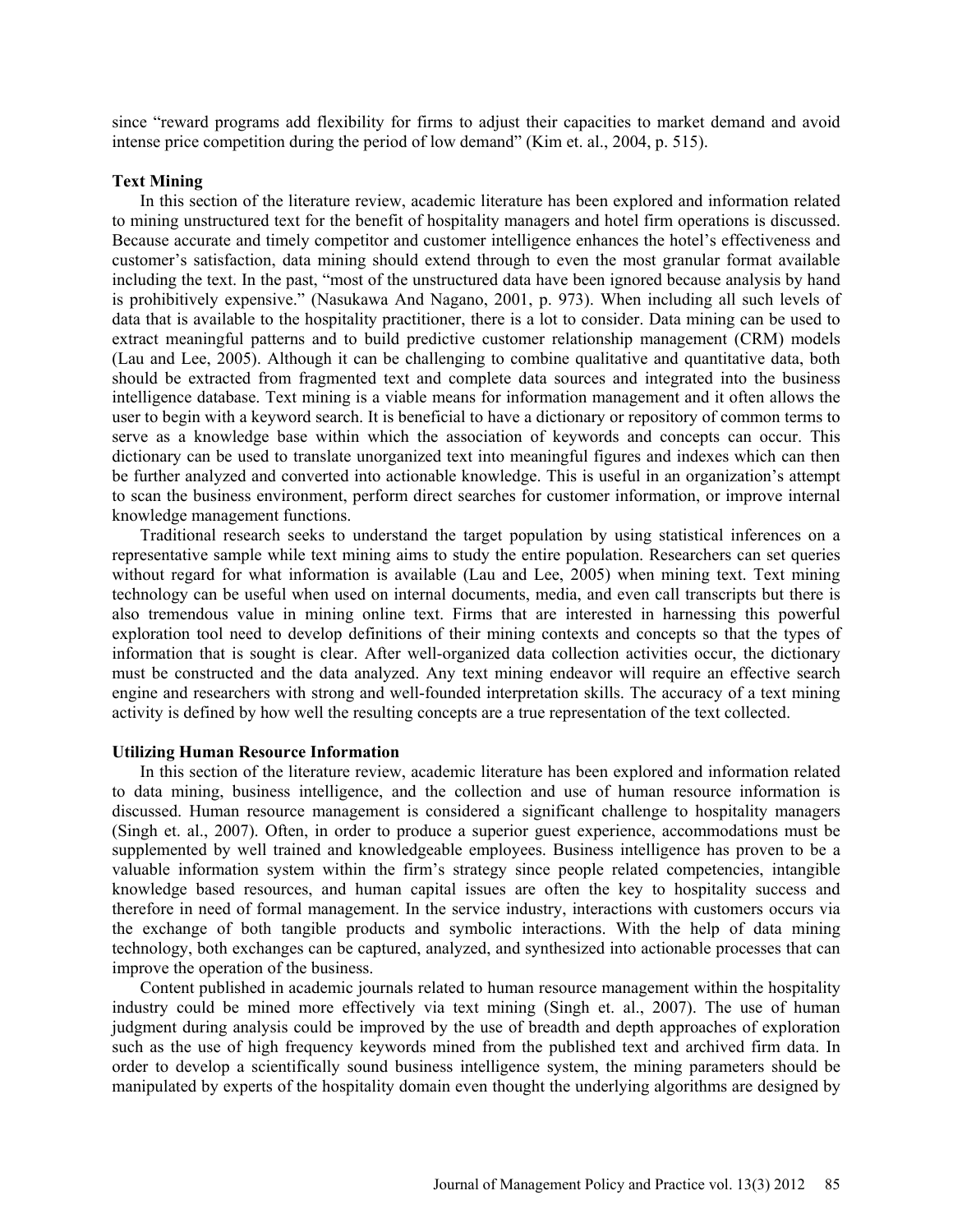a data mining or statistical expert. The knowledge retrieved could be used to advance the understanding of human resource management within the industry.

#### **Information Systems Strategy in the Hospitality Industry**

In this section of the literature review, academic literature has been explored and information related to information systems strategy in the hospitality industry is discussed. Information technology systems include information technology, processes, and people. All components interact and interface with one another. Although the firm cannot focus solely on information technology, the business intelligence information system should embrace the strategy that is inherent in the information technology infrastructure (Piccoli, 2008). Technology has "helped service firms to innovate their service offers and add value to what they offer their internal and external customers (Lee et. al., 2003, p. 424). Therefore, a strategy for implementing and managing such technology and the information it manipulates is paramount to the success of the hospitality industry. The hotel firm should aspire to manage its information technology resources effectively in an effort to make operations and business functions such as frequent guest programs more effective. The information technology strategy must be integrated into the general management strategy.

Any information technology, including business intelligence initiatives and data mining tools, should be used strategically in an effort to garner the most return on the information technology investment. The information technology investment is strategic not in and of itself but as a component of the firm's specific information systems and their information processing functionality. The introduction of technology alone cannot guarantee increases in productivity. The lodging industry saw no increase in revenue from 1995 through 2000 even after spending \$7.6 billion in information technology. There was also no tangible increase in productivity (Piccoli, 2008). Hospitality firms will need to focus on information technology dependent strategic initiatives that clearly affect the firms' competitive moves and sustained improvements since strategy is a collection of interrelated activities. These activities are meant to foster the creation and appropriate use of economic value propositions within the firm. The firm can use them to develop sustainable competitive advantages since competitive imitation is said to occur in stages representing a response lag. Some response lag drivers are inherent in information technology strategy and can be manipulated as barriers to the erosion of one firm's competitive advantage (Piccoli, 2008). Information technology resources can act as a barrier that protects a leading incumbent from the threat of insurgents in the industry. Included in this list of resources are assets, infrastructure, repositories, capabilities, skills, business understanding, management skills, and relationships. None of these are easy to quickly imitate. The structure of information technology projects can also act as a barrier to the erosion of competitive advantage. The project's complexity, uniqueness, visibility, implementation process, and/or degree of process change all add to the inimitability of the work. These initiatives are not feasible without information technology but they must still be highly aligned with the overall business strategy.

#### **Managing Strategy**

In this section of the literature review, academic literature has been explored and information related to managing information and business strategy is discussed. Strategy has been described as the force that determines the organization's purpose, selects the business a firm will be in, achieves long-term advantage, identifies distinct tasks, unifies entities within the firm, defines economic contributions, develops core competencies, and provides a means for investing selectively for best returns (Hax and Majluf, 1996). Mintzberg et. al. (2005) define strategy as a formation about values, vision, competencies, capabilities, crisis, commitment, social revolution and many other facets of organizational issues. They have strategy as a pattern or consistent behavior as opposed to a proposed plan. It can be deliberate, unrealized, or even emergent. Strategy is used "to deal with changing environments" (Chaffee, 1985, p. 89). The content of strategy is composed of the actions taken and involves the processes by which these actions are decided and implemented. Strategy depends on a sophisticated understanding of business structure and can serve as a reliable pointer denoting why a firm succeeds or fails according to Porter (1991). Strategy is the act of aligning a company with its environment and the success of the firm is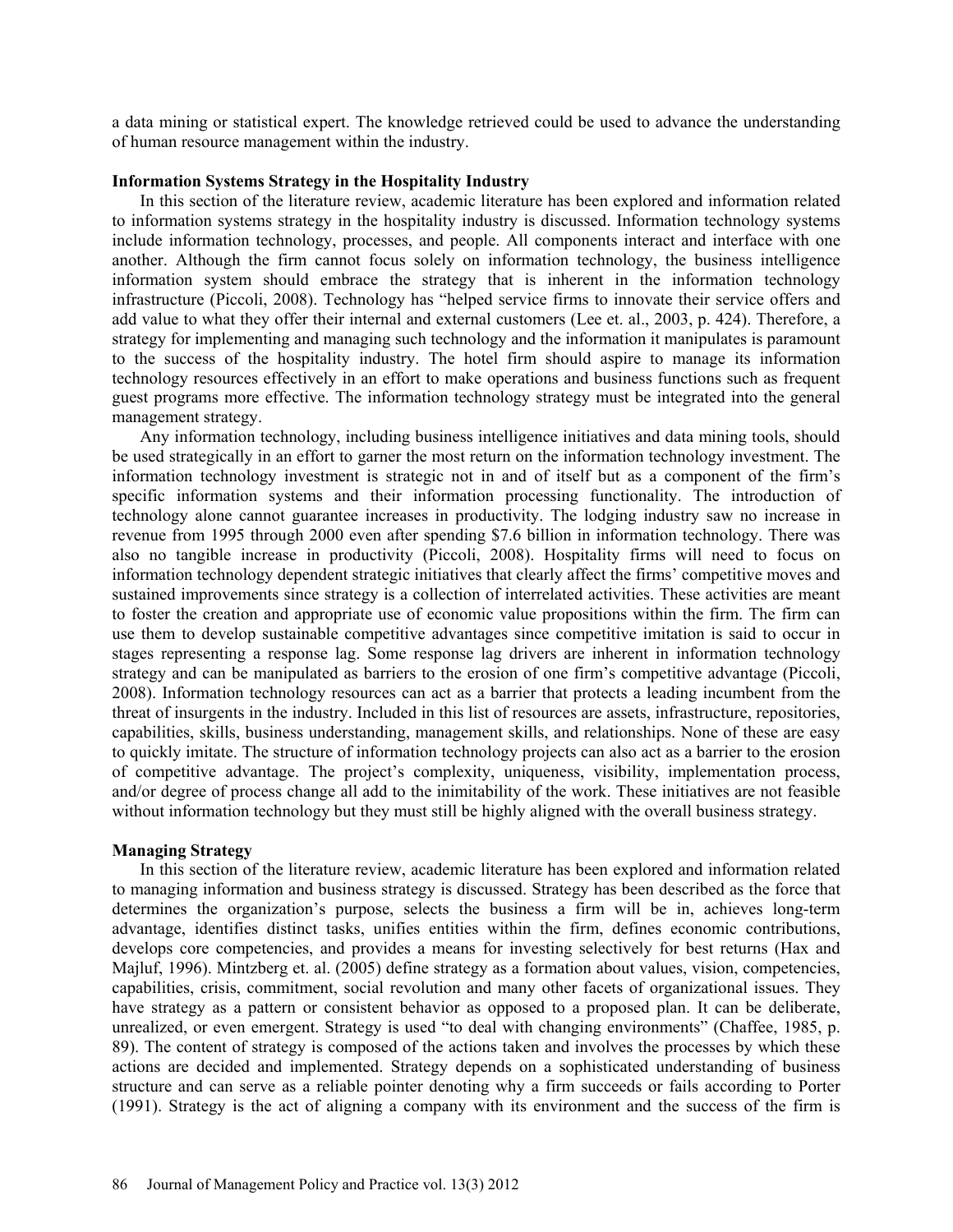manifested in the attainment of competitive position which then leads to superior and sustainable financial performance. Bower and Doz (1979) describe strategy formulation as an activity that requires positional and managerial frameworks. A managerial process focus coupled with positional definitional guidance offers both the intellectual substance of the strategy as well as the implementation. If the organization is seen as a behavioral entity then strategy as fragmented and complicated due to personal and motivational differences as well as dynamic processes and process feedback (Cyert and March, 2005).

Segars and Grover (1999) discussed five schools of thought as a framework for representing managerial attitudes in a firm. These cognitive perspectives included design, planning, positioning, learning, and political. The design school had an innovation and entrepreneurship focus with formalization seen as a frustration. The output of this school was a vision statement that served as a guide and the creative design often led to important strategic decisions. The design school is centralized yet informal. The Strengths, Weaknesses, Opportunities, and Threats (SWOT) analysis is an appraisal of both internal and external issues concerning the firm. Mintzberg et. al. (2005) notes that strategy in the design school includes SWOT analysis techniques, establishes fit within the organization, determines the core or distinctive competencies of the firm, and builds policy into the social structure of the organization. According to Wikipedia, strengths are characteristics of the business or team that give it an advantage over others in the industry while weaknesses are characteristics that place the firm at a disadvantage relative to others. Opportunities are external chances to make greater sales or profits in the environment and threats are external elements in the environment that could cause trouble for the business. Practitioners in the design school have a focus on values and aim to develop unique, tailor-made strategies. Strategy in this school is seen as a fundamental fit between the firm's external opportunity and internal capability, all possibly led by a centralized brain (Mintzberg et. al., 2005). Chaffee (1985) describes each of Mintzberg's schools of thought as a part of the adaptive model of strategy. In the adaptive model, organizations attempt proactive and reactive alignment with customer preferences. There is often the development of a viable match between opportunities and risks as well as between capabilities and resources. Continual assessments in this model lead to adjustments in the strategy and strategic adaptation is seen as overlapping cycles of entrepreneurial, engineering, and administration issues. Miles et. al. (1978) note that "An increased understanding of the adaptive process, of how organizations move through it, and of the managerial requirements of different adjustment patterns can facilitate the difficult process of achieving an effective organization environment equilibrium." (p. 547). In the adaptive model, the manager focuses on the means required to enact the strategy yet there is less centralized instruction in the top management realm with less integration throughout the firm. The evolution of the organization includes more variables than in a more linear model and structural complexities are dealt with.

The planning school was founded on the belief that strategic planning provides a succinct and well structured set of activities and a lack of structure leads to duplication and drift. Alignment and cooperation is difficult but analysis is quite possible and the endeavor is seen as controlled, conscious, and formalized. Bjorn (1999) lists Ansoff as the founder of the planning school which is a formal operation leading to the detailed programming of the strategy. Setting objectives within this school is the act of obtaining consensus for the minimum levels of achievement. Mintzberg et. al. (2005) noted that this prediction and preparation-focused school was built upon formal procedures and guided by planners. These planners can also be considered analyzers since "Analyzers, as previously described, tend to remain cost efficient in the production of a limited line of goods or services while attempting to move as rapidly as possible into promising new areas opened up by Prospectors." (Miles et. al., 1978, p. 560). Scenario building with the quantification of goals within the organization was a key element. The formal, almost mechanical programming formulation was tightly constrained while the implementation was more free flowing involving management only at key points in the process. There was some concern that planners had too much control over the business within the planning school and the instantiation of plans promoted an atmosphere of inflexibility taking the place of intuition and creativity. This school of thought can most closely be aligned with Chaffee's (1985) linear model of strategy which is methodical, directed and sequential. This model has strategy described as an integration of decisions, actions, or plans to set and achieve goals with planning, formulation, and implementation as important aspects of the process. top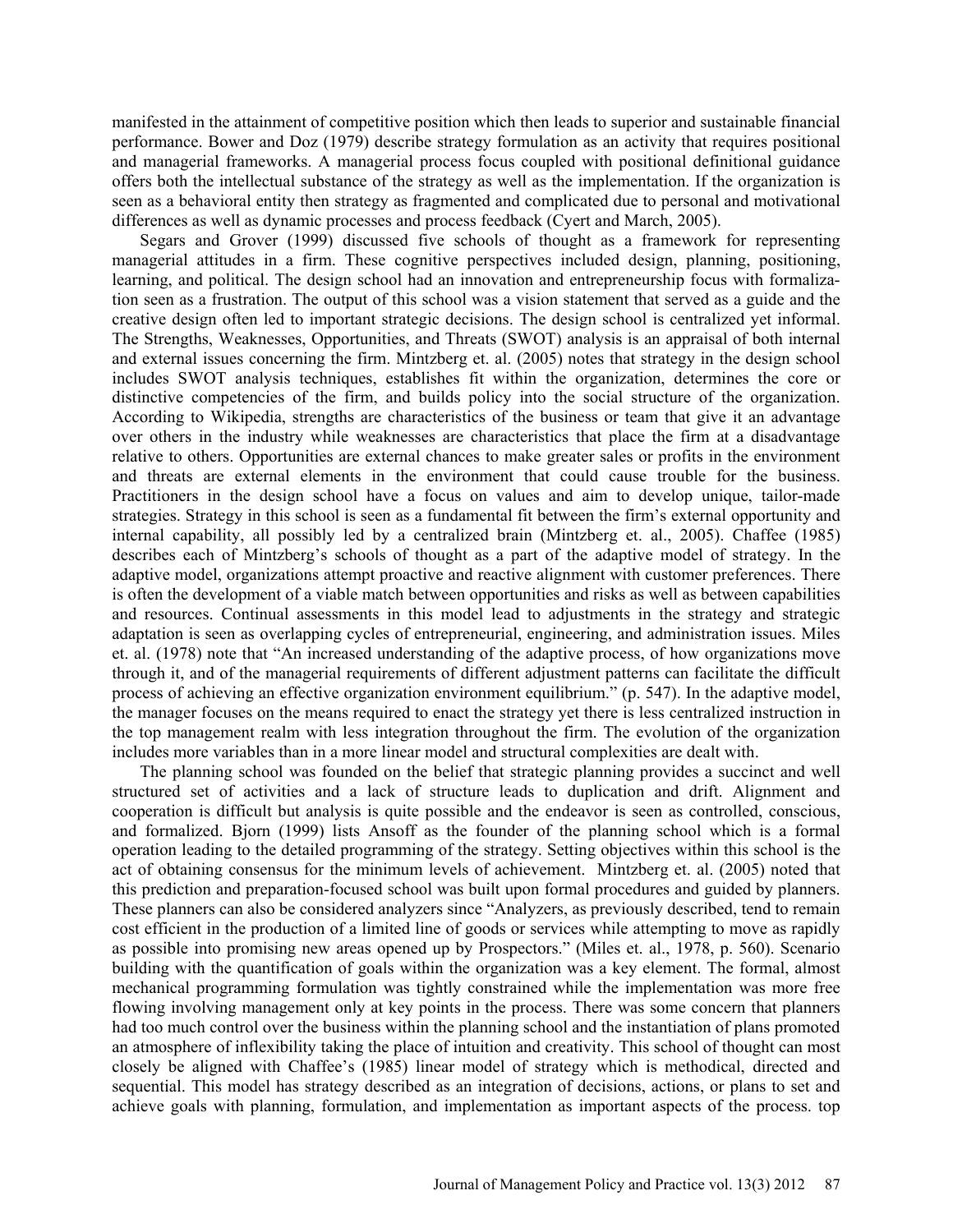managers have the capacity to change the organization via rational decision making and, although there can be a time lag in this linear outlook, profit and productivity are the desired results.

The positioning school resembles the design school but has a more calculative generation of strategy. The use of high-level planning tools like scorecards is coupled with the diverse sources of perspectives. Analysis is achieved even though plan improvement is often not and this process dimension produces a strategic objective that is biased by the technique and/or framework being utilized by the firm. Bjorn (1999) notes that Porter founded the positioning school in the 1980s with the three main strategies of cost leadership, differentiation, and focusing. Mintzberg et. al. (2005) note that, within the positioning school, strategy is a position involving a set of activities to be carried out by the firm. All of the previously mentioned schools are said to hold a positivistic view of knowledge placing the CEO as the person formulating strategy in a centralized and planned process leading to full-blown courses of action. This school emphasizes the importance of strategy content instead of just the process of strategy formulation and favors a small number of key strategies as a necessary part of the firm's arsenal. The strategies in this school of thought are generic and categorical strategies based on intense calculation. Strategy is seen as a position and has roots in military planning, the consulting industry, and empirical research which is the systematic study that can reveal strategy.

The learning school holds that strategic planning is creating, acquiring, and transferring knowledge and it is a continuous reconciliation made up of a portfolio of initiatives. This school involves systematic problem solving, strategic experimentation, efficient knowledge transfer, and formal reconciliation. It is extremely adaptive but has a high level of resource need. The emergent or incremental nature of the learning school stems from work done by Peter Senge (1990) on the learning organization. Nonaka and Takeuchi (1995) describe the flow from knowledge creation through continuous innovation towards competitive advantage and note the importance of an organization's ability to "shift the mind from seeing the parts to seeing the whole" via systems thinking (p. 10). Schendel (1996) even eludes to knowledge from the learning organization as the quintessential strategic asset. In the learning school, the organization is guided by the prospector-type as the "Prospector's prime capability is that of finding and exploiting new product and market opportunities" (Miles et. al., 1978, p. 551) and determining new ways of approaching business. Mintzberg et. al. (2005) define this as a descriptive school of thought with a focus on learning over time. This school introduces policy and politics into the realm of strategic management although politics becomes the focal point of a later school. Emergent strategy in this school denotes the firm's acknowledgement of its importance of and capacity to experiment. Knowledge Management is cross-functional and multi-faceted and is said to be facilitated by four major processes including socialization, externalization, internalization, and combination (Becerra-Fernandez et. al., 2001). Individuals socialize by sharing tacit knowledge that they have learned from experience. That knowledge is externalized or expressed via comprehendible conversation. External knowledge is internalized and transformed from explicit to implicit. A combinatory advancement of knowledge occurs when explicit knowledge is multiplied producing more explicit knowledge. Gangadharan and Swami (2004) describe Business Intelligence as "the result of in-depth analysis of detailed business data, including database and application technologies, as well as analysis practices" (p. 140). This intelligence represents the full potential of the organization's knowledge. In the learning school, strategy formation is seen as a process of collective learning. Chaffee's (1985) interpretive model of strategy is well-aligned with the learning school of thought. The interpretive model is an emerging model based on social contracts or a collection of cooperative agreements for mutually beneficial exchange. Orienting metaphors are used to frame the corporate environment so that understanding amongst stakeholders can be achieved. Strategy is seen as the emerging product of a partial resolution of environmental and inter-organizational issues. Strategy is considered a calculated behavior in non-programmed situations and an organization-wide activity with motivation as the critical factor. In this model, there is an emphasis on dealing with the environment as an open systems and top leaders, although capable of shaping the perspectives of the firm, do not actually make changes. The model deals with both attitudinal and cognitive complexities. There are, at time, inconsistencies "since (1) the formulation of specific strategic initiatives and their implementation do not originate at the same hierarchical level, and (2) since different hierarchical levels are found to be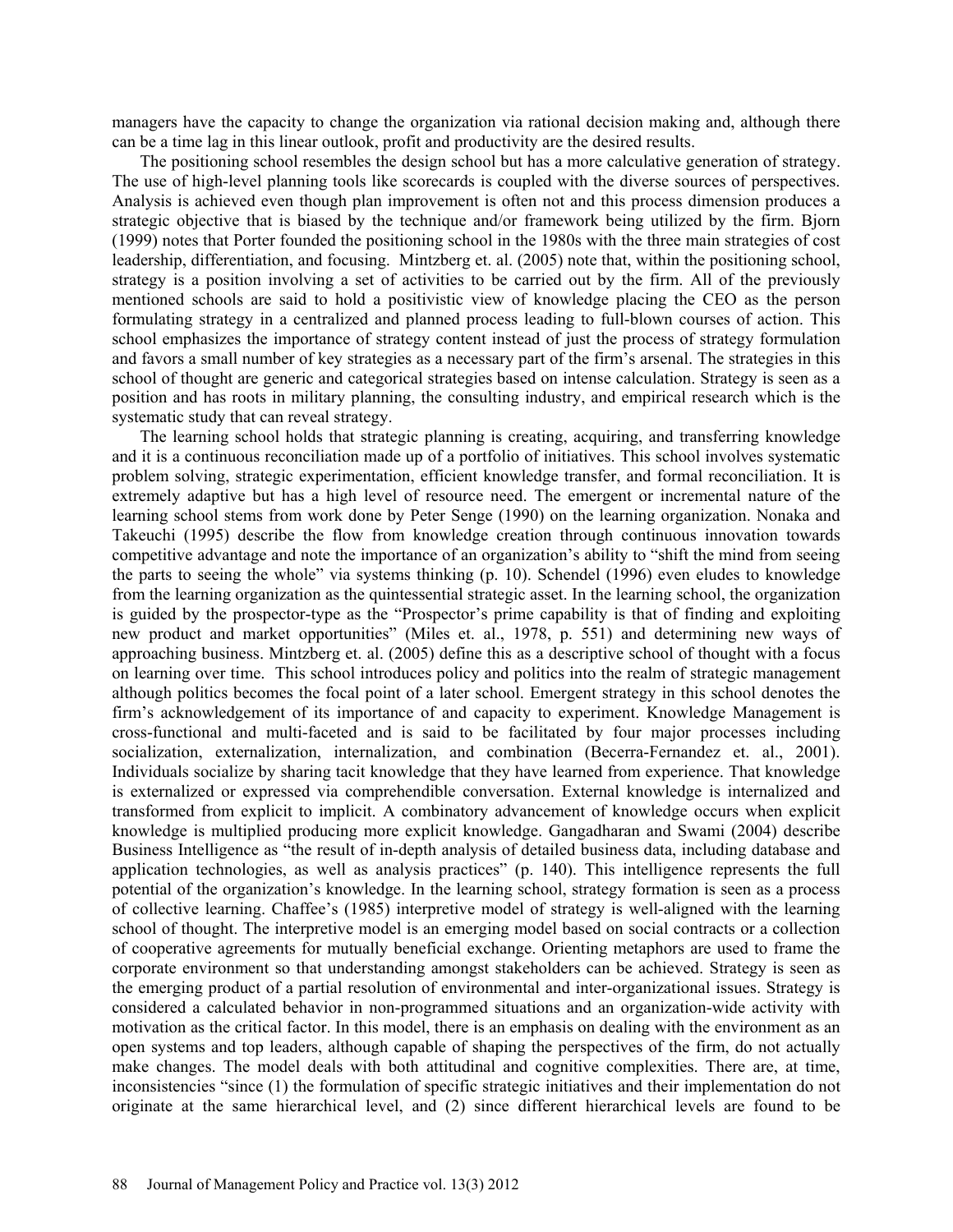relatively independent, it is inevitable that a certain degree of incoherence arises in strategic management and hence in management in general." (van Cauwenbergh and Cool, 1982).

The political school has the planner collecting data as opinions and is often built by reactive development where success is often difficult. Mintzberg et. al. (2005) note that this school has a focus beyond the economic influences on a firm, both internally and externally. Strategies emerge from nonoptimal processes at times since slippage and distortion of motivations can occur in a political battle. Strategy in this school is more emergent than deliberate and more positional than perspective-focused. Some benefits include the fact that often the strongest members of the firm are catapulted into leadership. Full debates on relevant issues occur, and change is strongly stimulated. Externally, the firm negotiates through a network of affiliates, partners, and other associative entities to gain collective strategies and to build strategic alliances. Segars and Grover's process dimensions characterized the activity of strategic planning and included factors such as comprehensiveness, formalization, focus, flow, participation, and consistency. Comprehensiveness is the extensiveness or scope of the solution search and includes a thorough review of various alternatives. A survey of objectives, a cost and risk assessment, and an evaluation of alternative actions is also a component of comprehensiveness. Formalization is considered the extent of structures, techniques, written procedures, and policies that guide the planning process and a highly formalized process is a more rational process. Formalization produces efficiency gains and can systematically identify and store strategic issues, although adaptability is sometimes missing from highly formal endeavors. Focus is a balancing act between creativity and control. Creativity involves idea generation, entrepreneurship, innovation, and a systematic search for opportunities in the competitive environment. Control involves strict coordination of corporate executive views and resource allocation as well as cost performance measures and a search for internal opportunities. Flow is a vertical orientation and is based on a particular locus of authority. Top-down flow has limited participation of lower level managers during the initiation of the strategic plan and bottom-up flow employs the corporate executives as gatekeepers led by the proposals of the functional and operational mangers. Participation is a breadth of involvement and when it is narrow, isolated approaches ensue. Consistency involves the speed of decision making coupled with the firm's strategic adaptability. The frequency of and level of revisions included in cycles is a metric of this process dimension.

Two separate judgments of Strategic Information Systems Planning that represent the ends or outputs and the means or evolution of evaluation are the goal-centered and improvement judgments. One can measure the effectiveness of Strategic Information Systems Planning in the goal-centered judgment by the attainment of targets or the fulfillment of goals as it is a measurement against purpose. The improvement judgment measures the effective evolution of the process itself and planners are encouraged to determine a set of longitudinal patterns with relative metrics of the past and current process. Strategic Information Systems Planning effectiveness factors, denoted as success dimensions in this paper, are alignment, analysis, cooperation, and improvement of capabilities. Alignment is a goal that symbolizes a linkage that facilitates the acquisition and deployment of information technology consistent with the competitive needs of the firm and represents an understanding of the organization's objectives. Updates to the information systems objectives are made based on updates to the corporate strategy and there is an overall heightened view of information systems within an aligned firm. In a slightly different view, King (1978) writes that "The process for MIS strategic planning is one of transforming the Organizational Strategy Set into an appropriate, relevant, and consistent MIS Strategy Set." (King, 1978, p. 31). Analysis is a goal actualized when information systems managers endeavor to comprehend the overall company processes, procedures, and technologies. These managers determine ways to compete using information technology and the see a need for a cross-functional architecture. Likewise, Segars and Grover (1998) note that "When IS planners undertake a concerted effort to better understand the internal operations of the organization in terms of its processes, procedures, and technologies, a degree of analysis is realized." (Segars and Grover, 1998, 144). Cooperation is a goal indicated by the general agreement throughout the firm concerning development priorities, implementation schedules, and managerial responsibilities. The purpose of this success dimension is to gain support and reduce conflict. The capabilities improvement describes the strategic plan as something that should improve over time in an effort to support the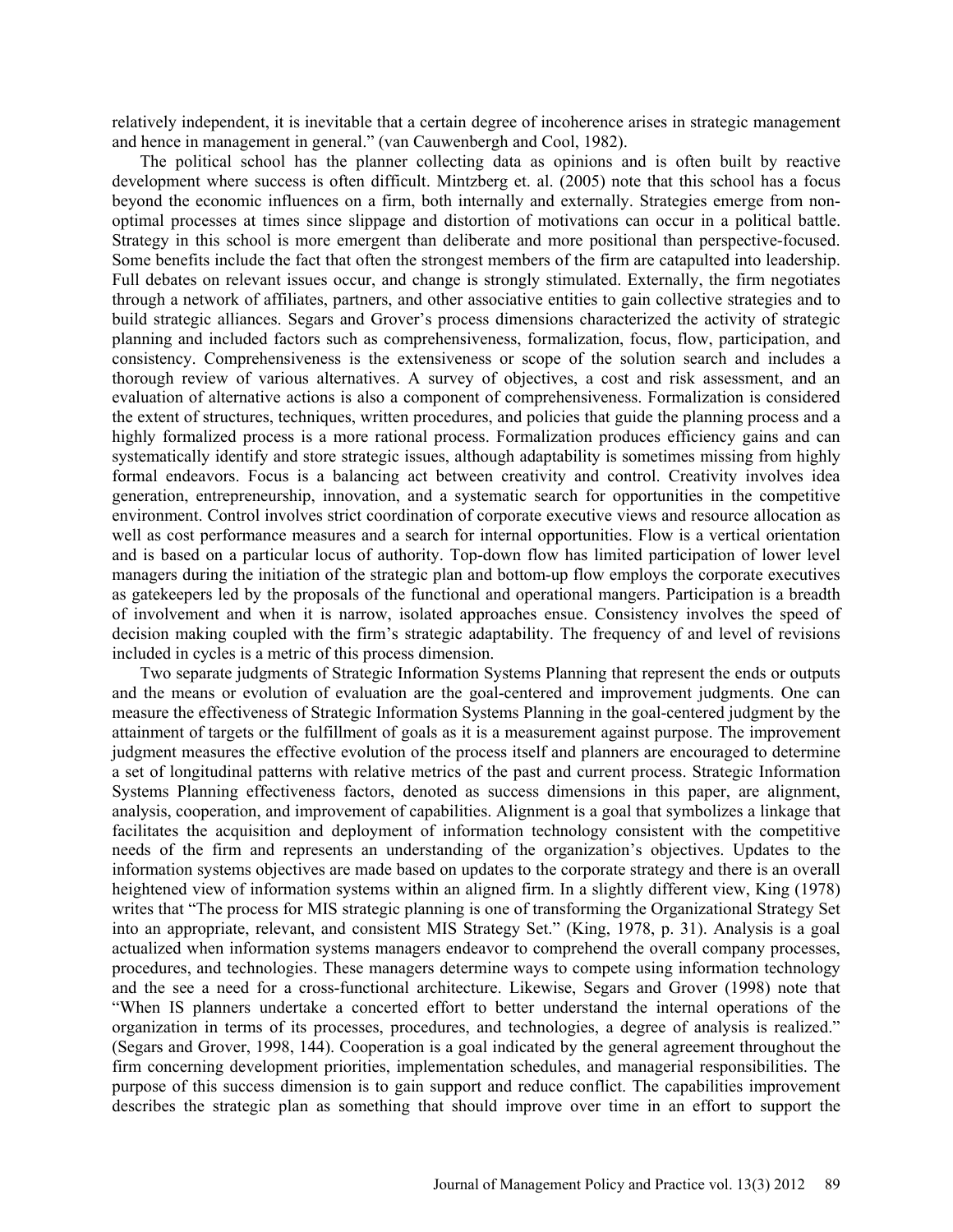organization. This improvement is the presence of organizational learning and increased alignment and is near when a firm can anticipate and prepare for possible events.

## **Agility and Information Systems Planning**

In this section of the literature review, academic literature has been explored and information related to firm agility specifically in the area of information systems planning is discussed. There are different ways information technology impacts performance via dynamic organizational capabilities like agility, digital options, and entrepreneurial alertness. Agility caninvolve the leveraging of the voice of the customer and it has been defined as ability to detect and seize market opportunities with speed and surprise. It involves both exploration and exploitation activities. Dynamic capabilities and strategic processes included logics of strategy like positioning, leverage, and opportunity. A firm's positioning referred to the establishment of value and uniqueness with a focus on external industry forces while leverage involved resource picking to create rents as well as capability-building with embeddedness as a key component of success. Another factor effecting firm performance is opportunity which was a necessary part of the equation since position and leverage could both be lost but the continuous evolution of innovation can serve as a staying force for firms. These firms must develop skills in the areas of surveillance, interpretation, initiative, opportunism, improvisation, and reconnaissance. El Sawy et. al. (1999) notes that "Core business processes may need to be rethought and redesigned, new organizational forms that foster collaboration and partnering may need to be developed and human resource and reward systems may need to be redesigned" (p. 307). Wide-ranging networks that improve responsiveness and performance represent a form of partnering agility. Operational agility reduces information asymmetries (Sambamurthy et. al., 2003). Entrepreneurial action is described as a firm's ability to recognize and exploit market opportunities via resources, customers, and markets in an effort to create new products, services, customers, or distribution channels. Co-evolution implies an iterative loop among assets, capabilities, and knowledge. This feedback loop is necessary for the successful operation and growth of a firm and "Extensive communication with colleagues and the external environment is likely to create feedback on performance, while clear responsibilities and priorities provide autonomy and accountability for significant aspects of the task." (Brown, 1997, p. 15). Together these characteristics served as antecedents to firm performance. Information technology has been presented in prior research as a digital options generator, a strategic differentiator and an enabler of agility in corporations. The importance of continual generation of options is noted by Eisenhardt (1989) when she writes "Decision makers who pursue multiple options have a lower psychological stake in any one alternative and thus can quickly shift between options if they receive negative information on any alternative" (p. 558).

## **FUTURE TRENDS**

In this section of the paper, a synthesis of the academic literature has been developed and information related to future trends in environmental scanning and information acquisition is discussed. In many industries including the hospitality industry, environmental analysis and information acquisition are important and the resources to accomplish these strategic initiatives are required. Hotel firms can avoid information overload by developing effective strategies for acquiring relevant information in a timely fashion (Choudhury and Sampler, 1997). Studies have shown the great and growing importance of recognizing and harnessing "of human sources of information and sources outside the organization" (Keegan, 1974, p. 411).

#### **Environmental Scanning**

A firm is alert if it has proactive attentiveness operating via imagination, trial-and-error, experimentation, probing, and lessons learned. Information technology competence describes a firm's capacity for information technology based innovation. Digital options have been defined as a set of information technology enabled capabilities that are represented by enterprise work processes and knowledge systems. Competitive actions, derived from information technology competence, digital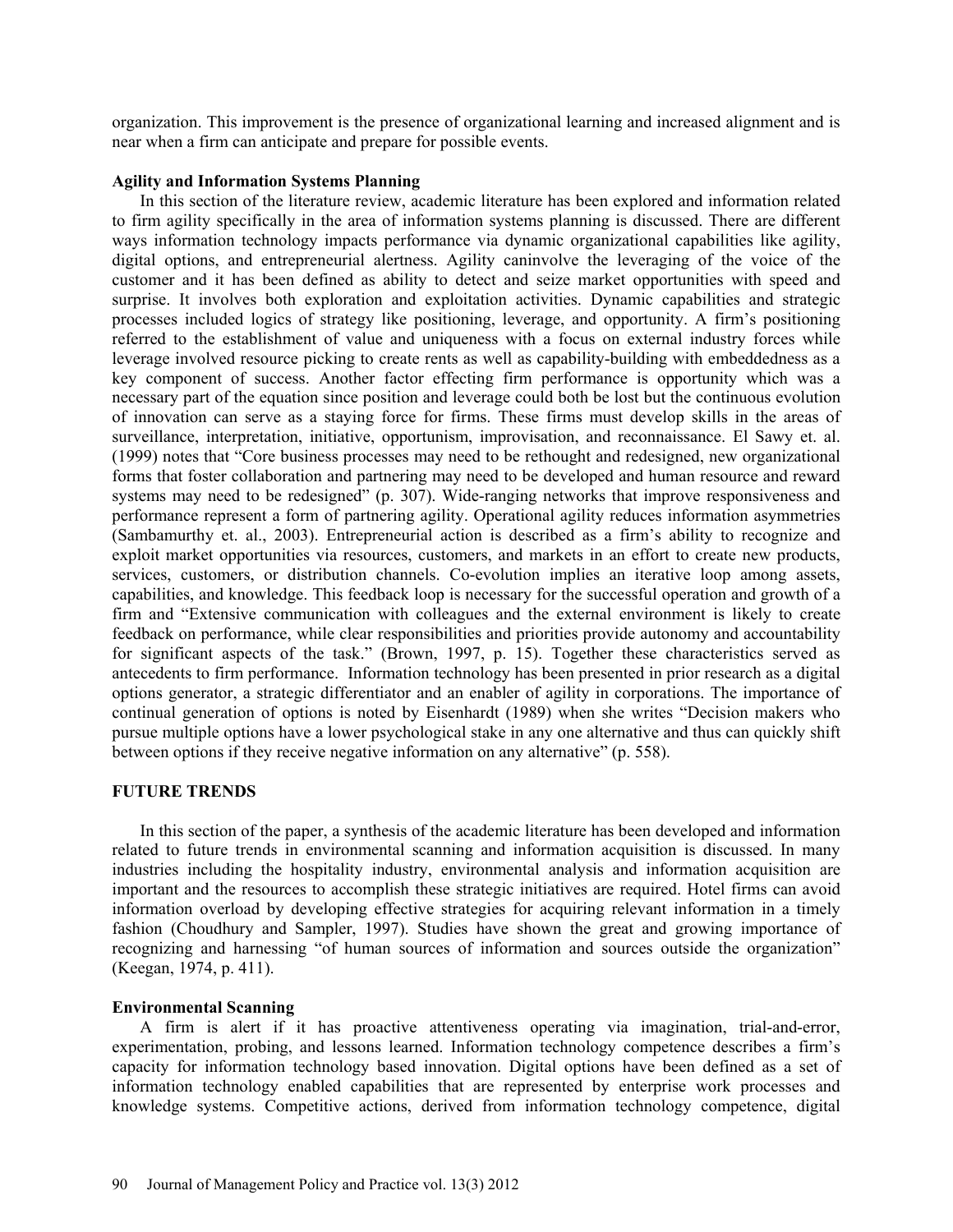options, and agility, are market based moves that challenge the status quo via innovation. This is when a launch, introduction, or cultivation of something new occurs. These actions are disruptive by nature and are precursors to financial performance. The number of competitive actions along with their level of complexity and sophistication is a key parameter in the success of the firm (Sambamurthy et. al., 2003).

Firms acquire information reactively due to problematic or decision oriented searches or proactively by way of surveillance or environmental scanning techniques. The proactive exploration is not bounded by the problem and therefore can yield significantly more data. However, firms must manage their resources well in a proactive search for data since the unbounded activity can present a tremendous pull on resources. Some scanning management techniques include a limit on the number of data sources referenced, a limit on the number of specific variables designated as signals, or a limit on the amount of emerging issues to track in the information repository (Choudhury and Sampler, 1997).

Hospitality firms must determine their scanning strategy including the frequency with which they choose to monitor the environment proactively. They will develop their method based on the expected value of the information they attempt to acquire as well as the expected time specificity of the resulting data: how much value it can add to the decision making process based on the time of its acquisition and use.

#### **Information Acquisition and Information Use**

The use of information requires a separate strategy from the acquisition of that same information and these strategies are developed based on the information specificity or the "extent to which the value of information is restricted to its use and/or acquisition by specific individuals or during specific time periods" (Choudhury and Sampler, 1997, p. 28). This information specificity is broken into a time component, since some information must be acquired and/or used immediately in order to obtain the maximum benefit, and a knowledge component since certain highly specific information requires highly skilled persons/systems for its acquisition and/or use. It is possible that that the productization of knowledge enables firms to systematize firm specific knowledge and build strategic foresight and systemic insight as key inputs to entrepreneurial alertness. Strategic foresight is the ability to anticipate discontinuities in business environment as well as the threats and opportunities in the enterprise and any impending disruptive moves to be made by competitors. Systemic insight is the ability to visualize connections when architecting competitive actions (Sambamurthy et. al., 2003).

In many instances, information is sought based on the previously held knowledge a firm has about that information. This is the foundation for the argument that domain expertise is a relevant and even required input into the design of business intelligence systems: this is the knowledge specificity in acquisition. The nature of the information a firm retains is a function of the filters that are applied to the data and the queries developed in an effort to mine the data. Filters are necessary so that the domain, in this case the hospitality firm, can discern relevant information from a large amount of data. The specific knowledge that is gleaned can be passed on to the decision maker for actionable response. Business intelligence systems can alter the degree of knowledge specificity since, when data mining activities are automated, many highly technical analysis activities become available to line managers with little technical expertise. A key to appropriate acquisition and use is that "Information acquisition and transmission in organizational decision making is an important and timely issue. Computer-based management information, decision support, and knowledge- based systems are increasingly relied upon to improve organizational decision making" (Saunders and Jones, 1990, p. 32).

#### **CONCLUSIONS**

Executives in the hospitality industry and managers responsible for operations recognize that "in order to gain the value-adding potential of organizational knowledge, it is not sufficient to simply adopt and deploy IT-enabled knowledge platforms. Significant business value will only be derived from these knowledge platforms when their implicit functionality is assimilated within the ongoing actions of individuals and teams" (Purvis et. al., 2001, p. 117). Strategically aligned data mining systems and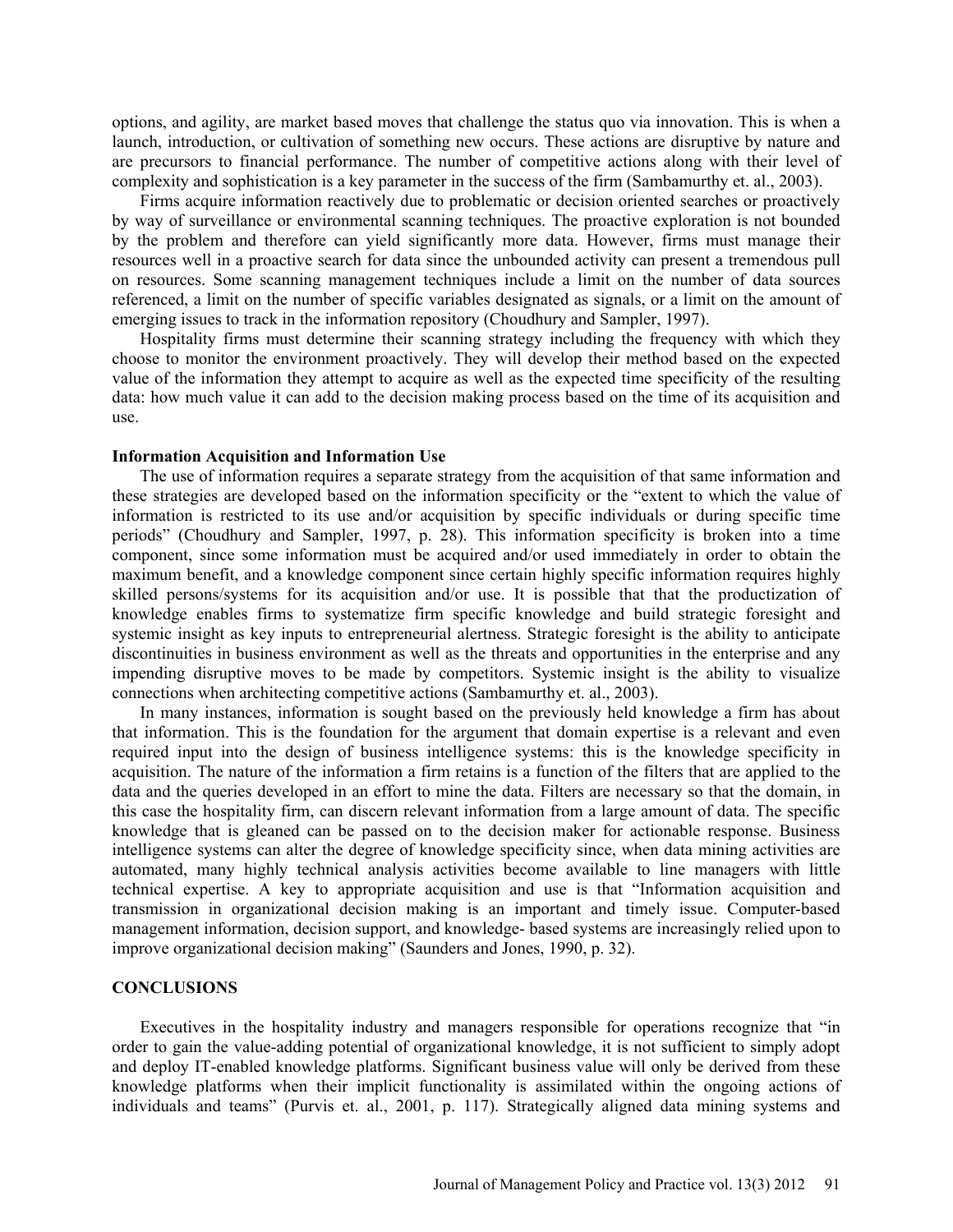business intelligence activities support customer relationship management efforts as well as human resource management initiatives.

## **REFERENCES**

Becerra-Fernandez, Irma and Sabherwal, Rajiv, (2001). Organization Knowledge Management: A Contingency Perspective. *Journal of Management Information Systems*, 18(1), 23-55.

Bower, J. L., and Doz, Y., (1979) Strategy formulation: A social and political process. In D. E. Schendel & C. W. Hofer (Eds.), Strategic management: A new view of business policy & planning: 152-166, 180- 188. Boston: Little, Brown.

Brown S., and Eisenhardt, K., (1997) The Art of Continuous Change: Linking Complexity Theory and Time-Paced Evolution in Relentlessly Shifting Organizations. *Administrative Science Quarterly*, 42(1), 1- 34.

Chaffee, Ellen Earle (1985) Models of Strategy. *Academy of Management Review*, 10(1), 89-98.

Choudhury, V and Sampler, JL, (1997) Information specificity and environmental scanning: an economic perspective. *MIS Quarterly*, 21(1), 25-53.

Cyert, RM and March, JG, (2005). *A Behavioral Theory of the Firm*, Prentice-Hall inc., New Jersey, USA.

Danubianu, M.; Socaciu, T and Amariei, B., (2010). Distributed Data Mining System for Tourism Industry. *Electronics And Electrical Engineering*, 3(99).

Eisenhardt, K, (1989) Making Fast Strategic Decisions in High-Velocity Environments. *Academy of Management Journal*, 32(3), 543-576.

El Sawy, O. A.; Malhotra, A.; Gosain, S. and Young, K. M., (1999) IT-Intensive Value Innovation in the Electronic Economy: Insights from Marshall Industries. *MIS Quarterly*, 23(3), 309-335.

Gangadharan, G R and Swami, Sundaravalli N., (2004). Business Intelligence Systems: Design and Implementation Strategies. presented at the 2dh Int. Conf. Information Technology Interfaces IT1 2004, June 7-10 in Cavtat, Croatia.

Hashim, Noor Hazarina; Lee, Richard and Murphy, Jamie, (2006) A Framework For Investigating The Components Of Hotel's Loyalty Programmes.

Hax, A.C. and Majluf, N.S., (1996). *The Strategy Concept and Process : A Pragmatic Approach*, Upper Saddle River, EUA : Prentice-Hall.

Keegan, Warren J., (1974). Multinational Scanning: A Study of the Information Sources Utilized by Headquarters Executives in Multinational Companies. *Administrative Science Quarterly*, 19(3), 411-421.

Kim, Shi, and Srinivasan, (2004). Managing Capacity Through Reward Programs. *Management Science*, 50(4), 503-520.

King, W. R., (1978). Strategic Planning for Management Information Systems. *MIS Quarterly*, 2(1), 27- 37.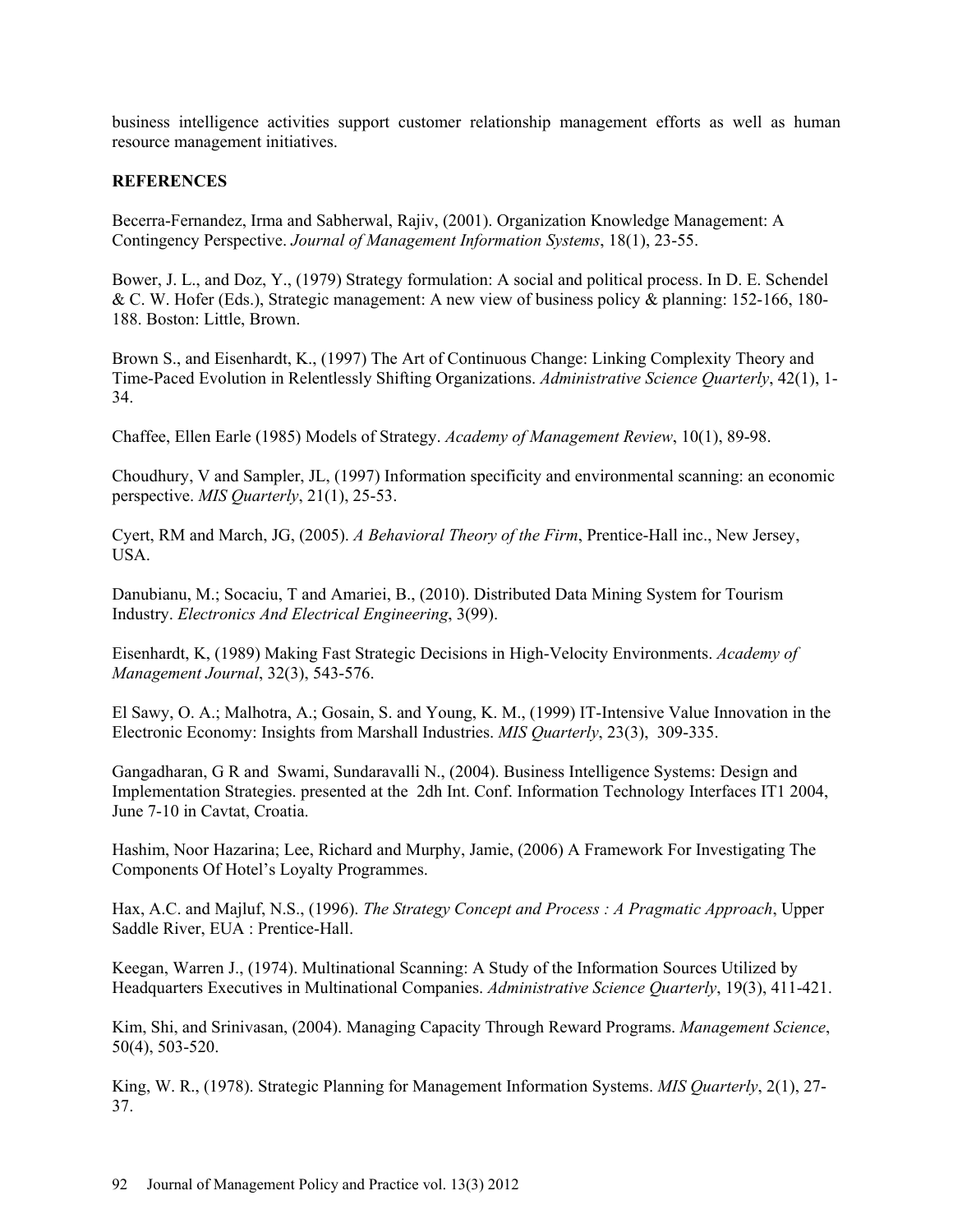Lau, K-N. and Lee, K-H., (2005). Text mining for the hotel industry. *Cornell Hotel and Restaurant Administration Quarterly*, 36(3), 344-362.

Lee, Shan-Chun; Barker, Sunita and Kandampully, Jay, (2003). Technology, service quality, and customer loyalty in hotels: Australian managerial perspectives. *Managing Service Quality*, 13(5), 423.

Magnini V.; Honeycutt E. Jr. and Hodge S., (2003). Data Mining for Hotel Firms: Use and Limitations. *Cornell Hotel and Restaurant Administration Quarterly.*

Miles, Raymond E.; Snow, Charles C.; Meyer, Alan D. and Coleman, Henry J. Jr., (1978). Organizational Strategy, Structure, and Process. *The Academy of Management Review*, 3(3), 546-562.

Mintzberg, Henry; Ahlstrand, Bruce and Lampel, Joseph, (2005). *Strategy safari: a guided tour through the wilds of strategic management*, Simon and Schuster.

Nasukawa, T. and Nagano, T., (2001). Text analysis and knowledge mining system. *IBM Systems Journal*, 40(4).

Ngai, E. W. T., (2005). Customer relationship management research (1992-2002): An academic literature review and classification. *Marketing Intelligence & Planning*, 23(6/7), 582.

Nonaka, Ikujiro and Takeuchi, Hirotaka, (1995). *The knowledge creating company: how Japanese companies create the dynamics of innovation*, New York: Oxford University Press, 284.

Oliver, Richard L., (1999). Whence Consumer Loyalty? *The Journal of Marketing*, 63, Fundamental Issues and Directions for Marketing, 33-44.

Piccoli, G, (2008). Information Technology in Hotel Management: A Framework for Evaluating the Sustainability of IT-Dependent Competitive Advantage. *Cornell Hospitality Quarterly*, 49(3).

Piccoli, Gabriele; Brohman, M Kathryn; Watson, Richard T and Parasuraman, A., (2004). Net-Based Customer Service Systems: Evolution and Revolution in Web Site Functionalities. *Decision Sciences*, 35(3), 423.

Porter, M. E., (1991). Towards a Dynamic Theory of Strategy. *Strategic Management Journal*, Special Issue 12, 95-117.

Purvis, Russell L.; Sambamurthy, V. and Zmud, Robert W., (2001). The Assimilation of Knowledge Platforms in Organizations: An Empirical Investigation. *Organization Science*, 12(2), 117-135.

Sambamurthy, V. Bharadwaj, Anandhi and Grover, Varun, (2003). Shaping Agility through Digital Options: Reconceptualizing the Role of Information Technology in Contemporary Firms. *MIS Quarterly*, 27(2), 237-263.

Saunders, Carol and Jones, Jack William, (1990). Temporal Sequences in Information Acquisition for Decision Making: A Focus on Source and Medium Source. *The Academy of Management Review*, 15(1), 29-46.

Schendel, D., (1996). Editor's Introduction to the 1996 Summer Special Issue: Evolutionary Perspectives on Strategy. *Strategic Management Journal*, 1-4.